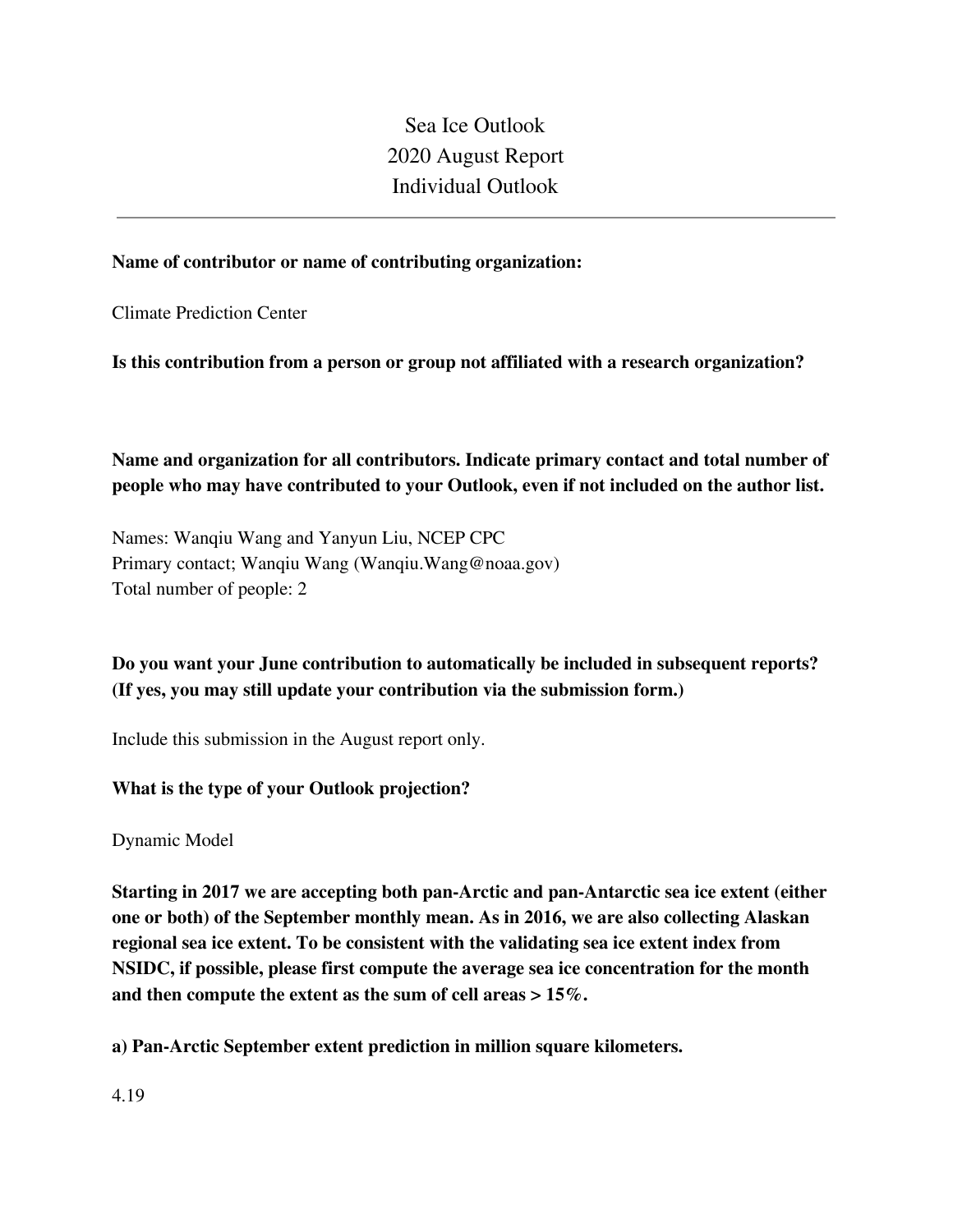**b) same as in (a) but for pan-Antarctic. If your method differs substantially from that for the Arctic, please enter it as a separate submission.**

**c) same as in (b) but for the Alaskan region. Please also tell us maximum possible extent if every ocean cell in your region were ice covered.**

## 0.7

**"Executive summary" of your Outlook contribution (using 300 words or less) describe how and why your contribution was formulated. To the extent possible, use non-technical language.**

This contribution is from a 20-member ensemble forecast from the Climate Prediction Center Experimental sea ice forecast system (CFSm5). Model bias that is removed is calculated based on 2007-2019 retrospective forecasts and corresponding observations.

## **Brief explanation of Outlook method (using 300 words or less).**

The outlook is produced from the Climate Prediction Center Experimental sea ice forecast system (CFSm5). The forecast is initialized from the Climate Forecast System Reanalysis (CFSR) for the ocean, land, and atmosphere and from the CPC sea ice initialization system (CSIS) for sea ice. Twenty forecast members are produced. Model bias that is removed is calculated based on 2007-2019 retrospective forecasts and corresponding observations.

## **Tell us the dataset used for your initial Sea Ice Concentration (SIC).**

Both sea ice concentration and sea ice thickness are initialized from the CPC sea ice initialization system (CSIS). The CSIS analysis is produced with GFDL MOM5 which uses surface fields from CFSR and assimilates satellite sea ice concentration retrieval from NSIDC NASA Team

# **Tell us the dataset used for your initial Sea Ice Thickness (SIT) used. Include name and date.**

Both sea ice concentration and sea ice thickness are initialized from the CPC sea ice initialization system (CSIS). The CSIS analysis is produced with GFDL MOM5 which uses surface fields from CFSR and assimilates satellite sea ice concentration retrieval from NSIDC NASA Team